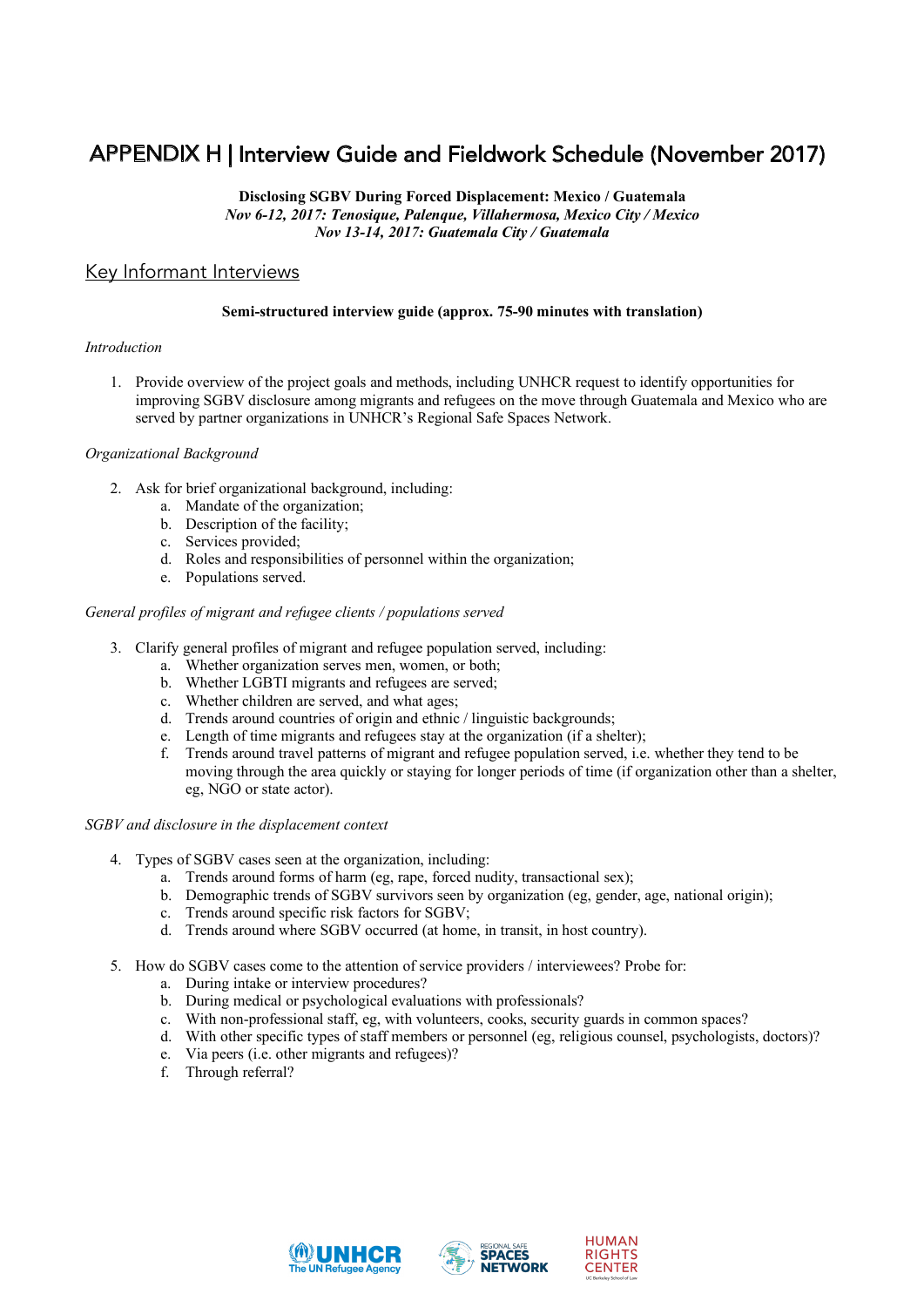- 6. In the cases seen by providers, what factors have inhibited survivors from disclosing or served as barriers to disclosure? Probe for:
	- a. Specific disclosure barriers with different population groups (eg, women, children, LGBTI individuals, men):
	- b. Personal v. structural barriers to disclosure.
- 7. In the cases seen by providers, what factors have encouraged or motivated a survivor to disclose? Probe for:
	- a. Needs related to SGBV or services sought for SGBV that motivated disclosure;
	- b. Feelings of safety, trust, rapport with service provider.
		- i. Follow up: how do service providers create a safe space or build trust and rapport with the people they serve?
- 8. What tools or techniques do service providers use to encourage disclosure? What additional trainings or other resources are available to service providers to help facilitate or encourage SGBV disclosure? Probe for:
	- a. Methods used during interviews;
	- b. Methods used in medical or psychosocial support settings;
	- c. Methods used in group settings or common areas.

### *SGBV response services*

- 9. What tools, trainings, or other resources are available to service providers re: SGBV response generally?
- 10. What challenges do providers face with SGBV response services?
- 11. What types of referral pathways are in place along the migration route? How are these coordinated and maintained? What challenges exist for referral?

#### *SGBV awareness raising*

- 12. What types of awareness raising tools and materials are used at the organization for communicating with migrants and refugees? Probe for:
	- a. Printed materials;
	- b. Murals or creative displays of information;
	- c. Group discussions and activities;
	- d. Digital or technological tools (eg, phones, internet, social media).
- 13. From what providers have observed among migrants and refugees, how are they obtaining information? Which methods of communication have been most effective for providers in their attempts to disseminate information about migrants' and refugees' rights, available services, and SGBV awareness raising in general? Probe for:
	- a. Different methods effective among different population groups (eg, girls, boys, men, women, LGBTI individuals).
- 14. What ideas do providers have for communicating with migrants and refugees and raising awareness about SGBV? How can migrants and refugees that aren't seen by service providers be reached?
- 15. Are there any risks associated with certain forms of outreach or awareness raising to migrants and refugees?

#### *General*

- 16. What tools or trainings would be useful to service providers moving forward, for improving capacity to detect  $\&$ respond to SGBV?
- 17. Other thoughts or final recommendations? Any questions?





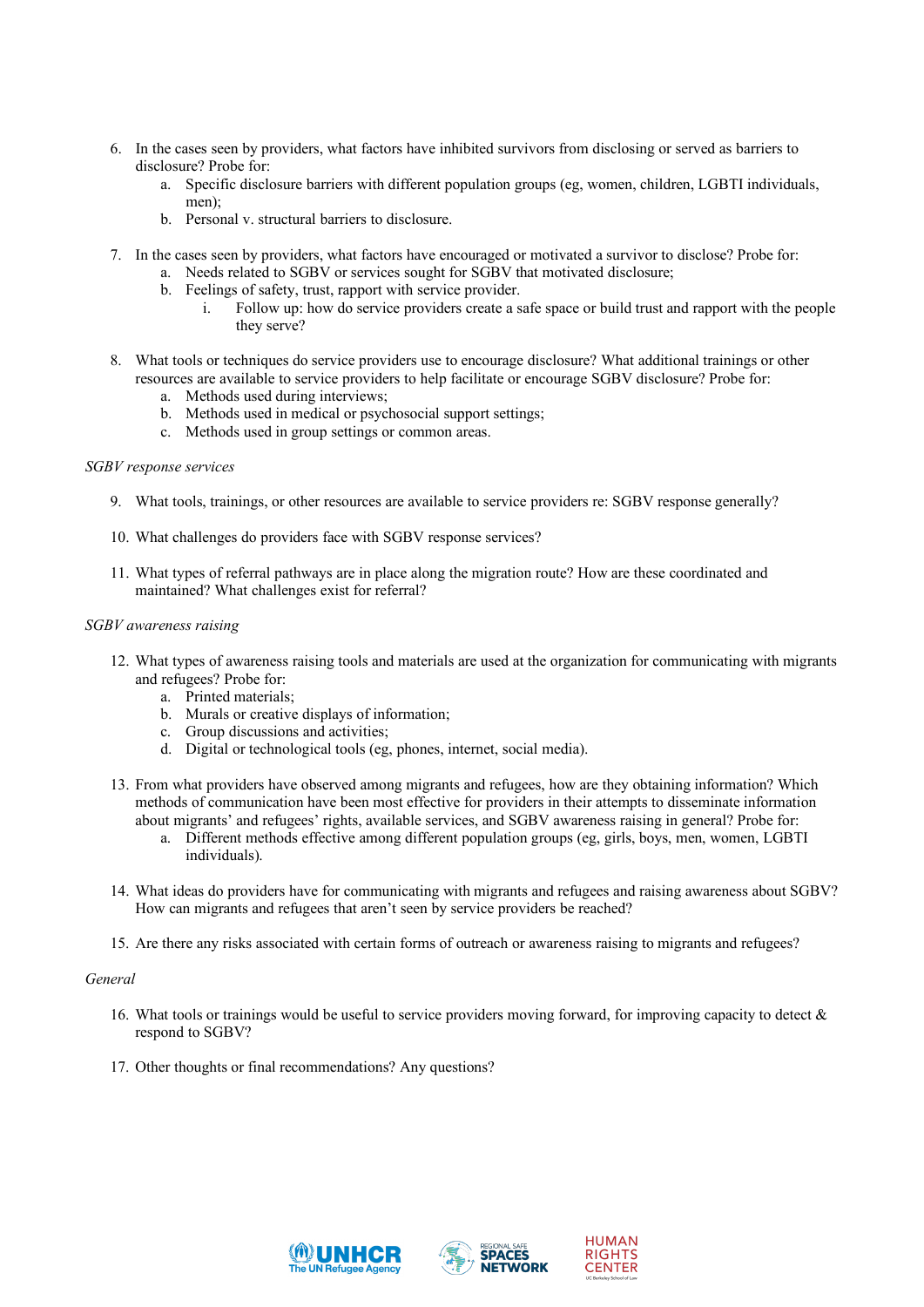### **Disclosing SGBV During Forced Displacement: Mexico / Guatemala**

## Field Mission Interviews

### **6 – 14 November 2017**

| Date        | Time               | Location         | <b>Interview Description</b>                                                                     |
|-------------|--------------------|------------------|--------------------------------------------------------------------------------------------------|
| $6-Nov-17$  | 9:00am             | Tenosique, MX    | Initial meeting with UNHCR staff in Tenosique<br>Venue: UNHCR Field Office Tenosique             |
| $6-Nov-17$  | 9:30am             | Tenosique, MX    | La 72<br>Venue: Hogar Refugio para personas migrantes La 72                                      |
| $6-Nov-17$  | 10:30am            | Tenosique, MX    | Médicos Sin Fronteras<br>Venue: MSF Office at the Hogar Refugio para personas<br>migrantes La 72 |
| $7-Nov-17$  | 9:00am             | Tenosique, MX    | The RET<br>Venue: UNHCR Field Office Tenosique                                                   |
| $7-Nov-17$  | 9:00am             | Tenosique, MX    | <b>Asylum Access Mexico</b><br>Venue: UNHCR Field Office Tenosique                               |
| $7-Nov-17$  | $12:00 \text{pm}$  | Tenosique, MX    | Community Hospital Tenosique<br>Venue: Community Hospital, Tenosique                             |
| $7-Nov-17$  | 4:30 <sub>pm</sub> | Palenque, MX     | Local authorities from DIF Palenque<br>Venue: Casa del Migrante DIF, Palenque                    |
| 8-Nov-17    | $12:00$ pm         | Palenque, MX     | Casa del Caminante J'tatic Samuel Ruiz<br>Venue: Casa del Caminante J'tatic Samuel Ruiz          |
| $9-Nov-17$  | 11:00am            | Villahermosa, MX | Centro DIF Colibrí<br>Venue: Colibri Center, DIF Villahermosa                                    |
| $10-Nov-17$ | 11:00am            | Mexico City, MX  | Meeting with UNHCR national staff in Mexico City<br>Venue: Café near UNHCR office, Mexico City   |
| $10-Nov-17$ | 3:00 <sub>pm</sub> | Mexico City, MX  | Médicos Sin Fronteras<br>Venue: MSF office, Mexico City                                          |
| $10-Nov-17$ | $5:00$ pm          | Mexico City, MX  | Comisión Mexicana de Ayuda a Refugiados<br>Venue: COMAR office, Mexico City                      |